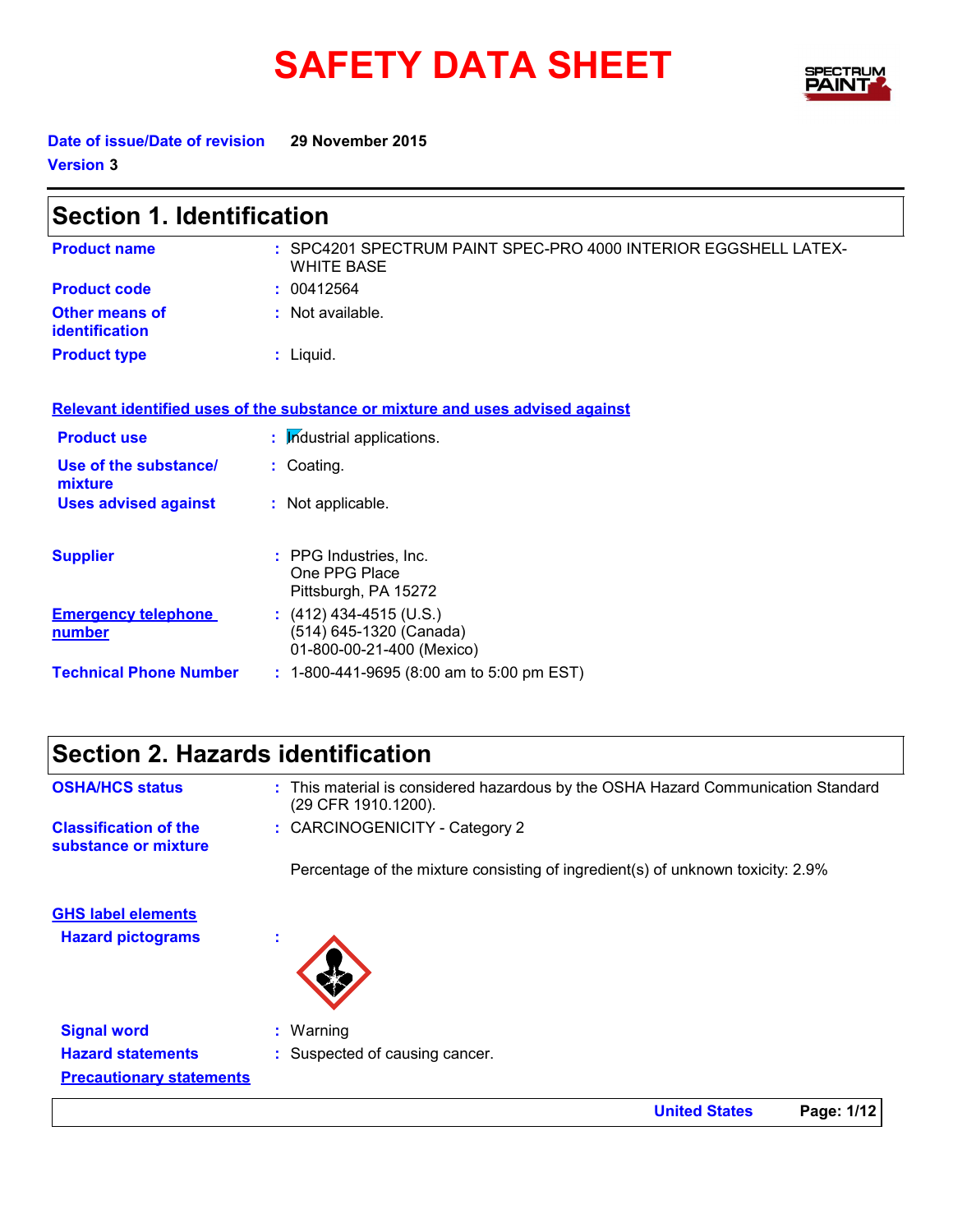## Product name SPC4201 SPECTRUM PAINT SPEC-PRO 4000 INTERIOR EGGSHELL LATEX-WHITE | **BASE**

## **Section 2. Hazards identification**

| <b>Prevention</b>                          | : Obtain special instructions before use. Do not handle until all safety precautions have<br>been read and understood. Wear protective gloves. Wear eye or face protection.<br>Wear protective clothing. |
|--------------------------------------------|----------------------------------------------------------------------------------------------------------------------------------------------------------------------------------------------------------|
| <b>Response</b>                            | : IF exposed or concerned: Get medical attention.                                                                                                                                                        |
| <b>Storage</b>                             | : Store locked up.                                                                                                                                                                                       |
| <b>Disposal</b>                            | Dispose of contents and container in accordance with all local, regional, national and<br>international regulations.                                                                                     |
| <b>Supplemental label</b><br>elements      | : Emits toxic fumes when heated.                                                                                                                                                                         |
| <b>Hazards not otherwise</b><br>classified | : None known.                                                                                                                                                                                            |

## **Section 3. Composition/information on ingredients**

| <b>Substance/mixture</b> | : Mixture                                                                     |
|--------------------------|-------------------------------------------------------------------------------|
| <b>Product name</b>      | : SPC4201 SPECTRUM PAINT SPEC-PRO 4000 INTERIOR EGGSHELL LATEX-<br>WHITE BASE |

| <b>Ingredient name</b>            | $\frac{9}{6}$                       | <b>CAS number</b>       |
|-----------------------------------|-------------------------------------|-------------------------|
| <b>tifanium</b> dioxide<br>Kaolin | $\geq$ 0.1 - <25<br>$\geq 0.1 - 25$ | 13463-67-7<br>1332-58-7 |
| I Diatomaceous earth              | $\geq$ 0.1 - <25                    | 61790-53-2              |

SUB codes represent substances without registered CAS Numbers.

Any concentration shown as a range is to protect confidentiality or is due to batch variation.

**There are no additional ingredients present which, within the current knowledge of the supplier and in the concentrations applicable, are classified as hazardous to health or the environment and hence require reporting in this section.**

**Occupational exposure limits, if available, are listed in Section 8.**

## **Section 4. First aid measures**

If ingestion, irritation, any type of overexposure or symptoms of overexposure occur during or persists after use of this product, contact a POISON CONTROL CENTER, EMERGENCY ROOM OR PHYSICIAN immediately; have Safety Data Sheet information available. Never give anything by mouth to an unconscious or convulsing person.

#### **Description of necessary first aid measures**

| <b>Eye contact</b>  | : Remove contact lenses, irrigate copiously with clean, fresh water, holding the eyelids<br>apart for at least 10 minutes and seek immediate medical advice.                                           |
|---------------------|--------------------------------------------------------------------------------------------------------------------------------------------------------------------------------------------------------|
| <b>Inhalation</b>   | : Remove to fresh air. Keep person warm and at rest. If not breathing, if breathing is<br>irregular or if respiratory arrest occurs, provide artificial respiration or oxygen by trained<br>personnel. |
| <b>Skin contact</b> | : Remove contaminated clothing and shoes. Wash skin thoroughly with soap and water<br>or use recognized skin cleanser. Do NOT use solvents or thinners.                                                |
| <b>Ingestion</b>    | : If swallowed, seek medical advice immediately and show this container or label. Keep<br>person warm and at rest. Do NOT induce vomiting.                                                             |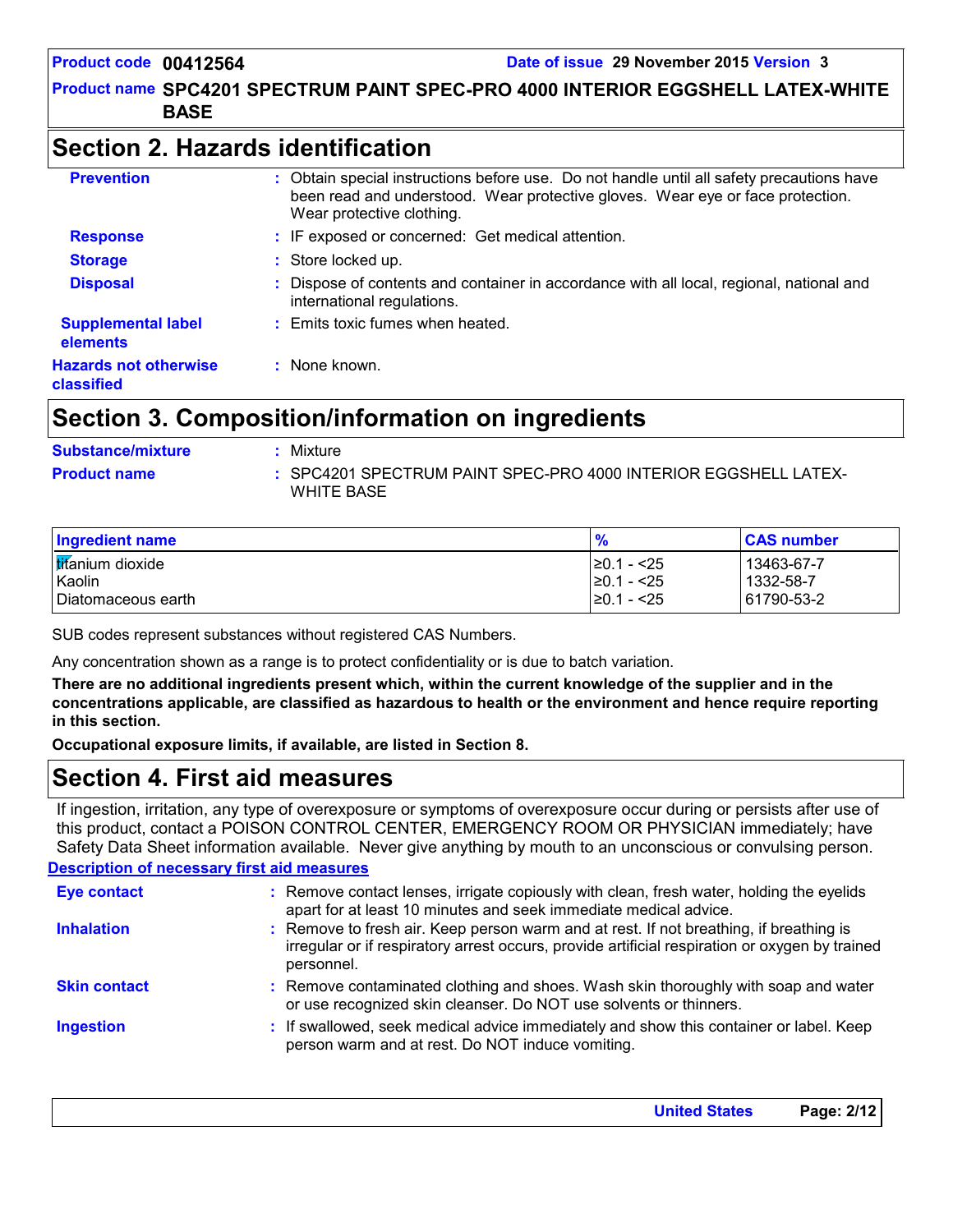**United States Page: 3/12**

## Product name SPC4201 SPECTRUM PAINT SPEC-PRO 4000 INTERIOR EGGSHELL LATEX-WHITE | **BASE**

## **Section 4. First aid measures**

| <b>Most important symptoms/effects, acute and delayed</b> |                                                                                                                                                                               |  |  |
|-----------------------------------------------------------|-------------------------------------------------------------------------------------------------------------------------------------------------------------------------------|--|--|
| <b>Potential acute health effects</b>                     |                                                                                                                                                                               |  |  |
| <b>Eye contact</b>                                        | : No known significant effects or critical hazards.                                                                                                                           |  |  |
| <b>Inhalation</b>                                         | : No known significant effects or critical hazards.                                                                                                                           |  |  |
| <b>Skin contact</b>                                       | : No known significant effects or critical hazards.                                                                                                                           |  |  |
| <b>Ingestion</b>                                          | : No known significant effects or critical hazards.                                                                                                                           |  |  |
| <b>Over-exposure signs/symptoms</b>                       |                                                                                                                                                                               |  |  |
| Eye contact                                               | : No specific data.                                                                                                                                                           |  |  |
| <b>Inhalation</b>                                         | : No specific data.                                                                                                                                                           |  |  |
| <b>Skin contact</b>                                       | : No specific data.                                                                                                                                                           |  |  |
| <b>Ingestion</b>                                          | : No specific data.                                                                                                                                                           |  |  |
|                                                           | Indication of immediate medical attention and special treatment needed, if necessary                                                                                          |  |  |
| <b>Notes to physician</b>                                 | : Treat symptomatically. Contact poison treatment specialist immediately if large<br>quantities have been ingested or inhaled.                                                |  |  |
| <b>Specific treatments</b>                                | : No specific treatment.                                                                                                                                                      |  |  |
| <b>Protection of first-aiders</b>                         | : No action shall be taken involving any personal risk or without suitable training. It may<br>be dangerous to the person providing aid to give mouth-to-mouth resuscitation. |  |  |

### **See toxicological information (Section 11)**

## **Section 5. Fire-fighting measures**

| <b>Extinguishing media</b>                               |                                                                                                                                                                                                     |
|----------------------------------------------------------|-----------------------------------------------------------------------------------------------------------------------------------------------------------------------------------------------------|
| <b>Suitable extinguishing</b><br>media                   | : Use an extinguishing agent suitable for the surrounding fire.                                                                                                                                     |
| <b>Unsuitable extinguishing</b><br>media                 | : None known.                                                                                                                                                                                       |
| <b>Specific hazards arising</b><br>from the chemical     | : In a fire or if heated, a pressure increase will occur and the container may burst.                                                                                                               |
| <b>Hazardous thermal</b><br>decomposition products       | Decomposition products may include the following materials:<br>carbon dioxide<br>carbon monoxide<br>metal oxide/oxides                                                                              |
| <b>Special protective actions</b><br>for fire-fighters   | : Promptly isolate the scene by removing all persons from the vicinity of the incident if<br>there is a fire. No action shall be taken involving any personal risk or without suitable<br>training. |
| <b>Special protective</b><br>equipment for fire-fighters | : Fire-fighters should wear appropriate protective equipment and self-contained breathing<br>apparatus (SCBA) with a full face-piece operated in positive pressure mode.                            |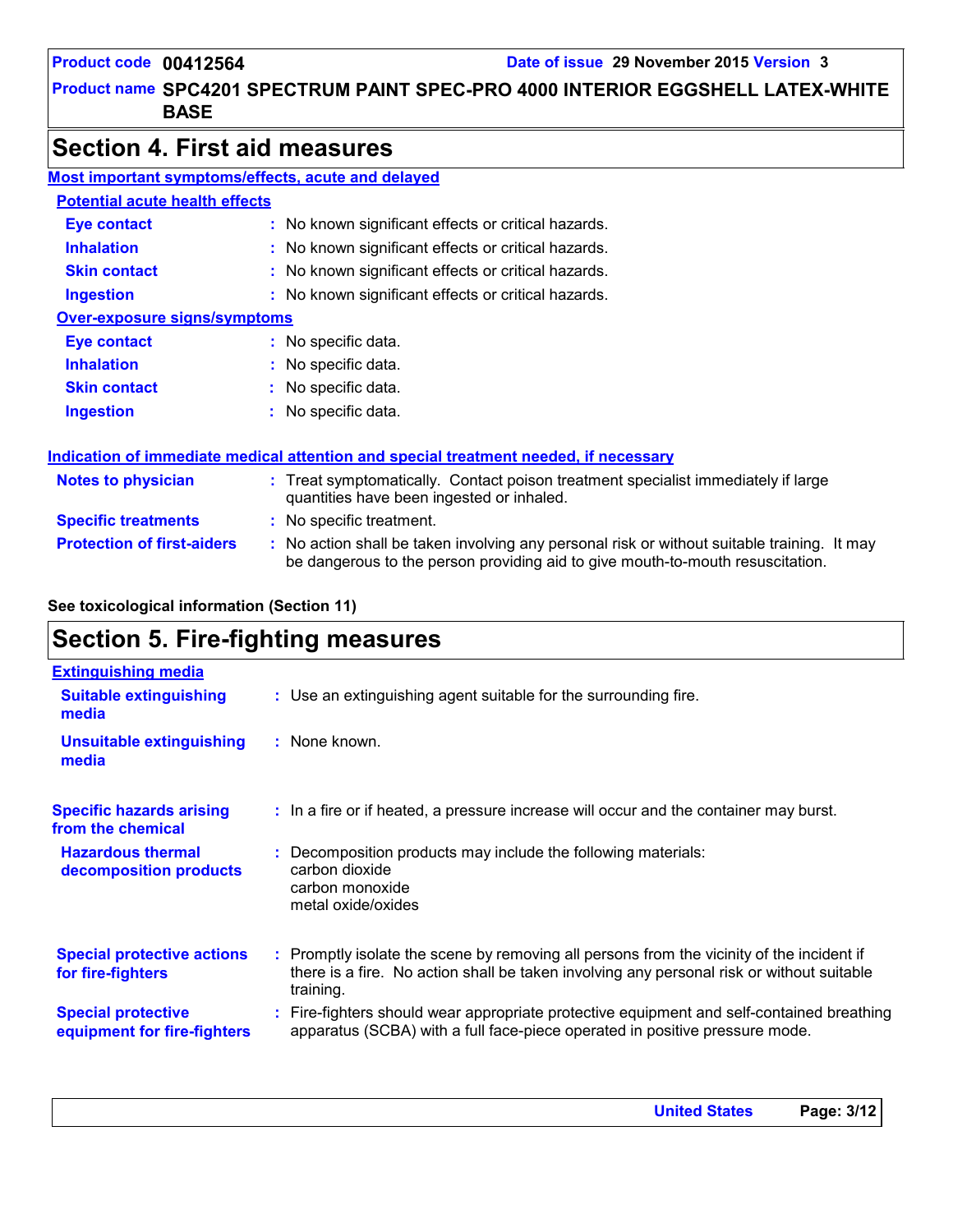Product name SPC4201 SPECTRUM PAINT SPEC-PRO 4000 INTERIOR EGGSHELL LATEX-WHITE | **BASE**

## **Section 6. Accidental release measures**

#### **Personal precautions, protective equipment and emergency procedures**

| For non-emergency<br>personnel                               | : No action shall be taken involving any personal risk or without suitable training.<br>Evacuate surrounding areas. Keep unnecessary and unprotected personnel from<br>entering. Do not touch or walk through spilled material. Avoid breathing vapor or mist.<br>Provide adequate ventilation. Wear appropriate respirator when ventilation is<br>inadequate. Put on appropriate personal protective equipment.                                                                                                                                                                                                                                                                                             |
|--------------------------------------------------------------|--------------------------------------------------------------------------------------------------------------------------------------------------------------------------------------------------------------------------------------------------------------------------------------------------------------------------------------------------------------------------------------------------------------------------------------------------------------------------------------------------------------------------------------------------------------------------------------------------------------------------------------------------------------------------------------------------------------|
| For emergency responders                                     | : If specialised clothing is required to deal with the spillage, take note of any information<br>in Section 8 on suitable and unsuitable materials. See also the information in "For non-<br>emergency personnel".                                                                                                                                                                                                                                                                                                                                                                                                                                                                                           |
| <b>Environmental precautions</b>                             | : Avoid dispersal of spilled material and runoff and contact with soil, waterways, drains<br>and sewers. Inform the relevant authorities if the product has caused environmental<br>pollution (sewers, waterways, soil or air).                                                                                                                                                                                                                                                                                                                                                                                                                                                                              |
| <b>Methods and materials for containment and cleaning up</b> |                                                                                                                                                                                                                                                                                                                                                                                                                                                                                                                                                                                                                                                                                                              |
| <b>Small spill</b>                                           | : Stop leak if without risk. Move containers from spill area. Dilute with water and mop up<br>if water-soluble. Alternatively, or if water-insoluble, absorb with an inert dry material and<br>place in an appropriate waste disposal container. Dispose of via a licensed waste<br>disposal contractor.                                                                                                                                                                                                                                                                                                                                                                                                     |
| <b>Large spill</b>                                           | : Stop leak if without risk. Move containers from spill area. Approach release from<br>upwind. Prevent entry into sewers, water courses, basements or confined areas. Wash<br>spillages into an effluent treatment plant or proceed as follows. Contain and collect<br>spillage with non-combustible, absorbent material e.g. sand, earth, vermiculite or<br>diatomaceous earth and place in container for disposal according to local regulations<br>(see Section 13). Dispose of via a licensed waste disposal contractor. Contaminated<br>absorbent material may pose the same hazard as the spilled product. Note: see<br>Section 1 for emergency contact information and Section 13 for waste disposal. |

## **Section 7. Handling and storage**

#### **Precautions for safe handling**

| <b>Protective measures</b> | : Put on appropriate personal protective equipment (see Section 8). Avoid exposure -<br>obtain special instructions before use. Do not handle until all safety precautions have<br>been read and understood. Do not get in eyes or on skin or clothing. Do not ingest.<br>Avoid breathing vapor or mist. If during normal use the material presents a respiratory<br>hazard, use only with adequate ventilation or wear appropriate respirator. Keep in the<br>original container or an approved alternative made from a compatible material, kept<br>tightly closed when not in use. Empty containers retain product residue and can be<br>hazardous. Do not reuse container. |
|----------------------------|--------------------------------------------------------------------------------------------------------------------------------------------------------------------------------------------------------------------------------------------------------------------------------------------------------------------------------------------------------------------------------------------------------------------------------------------------------------------------------------------------------------------------------------------------------------------------------------------------------------------------------------------------------------------------------|
| <b>Special precautions</b> | : If this material is part of a multiple component system, read the Safety Data Sheet(s) for<br>the other component or components before blending as the resulting mixture may have<br>the hazards of all of its parts.                                                                                                                                                                                                                                                                                                                                                                                                                                                        |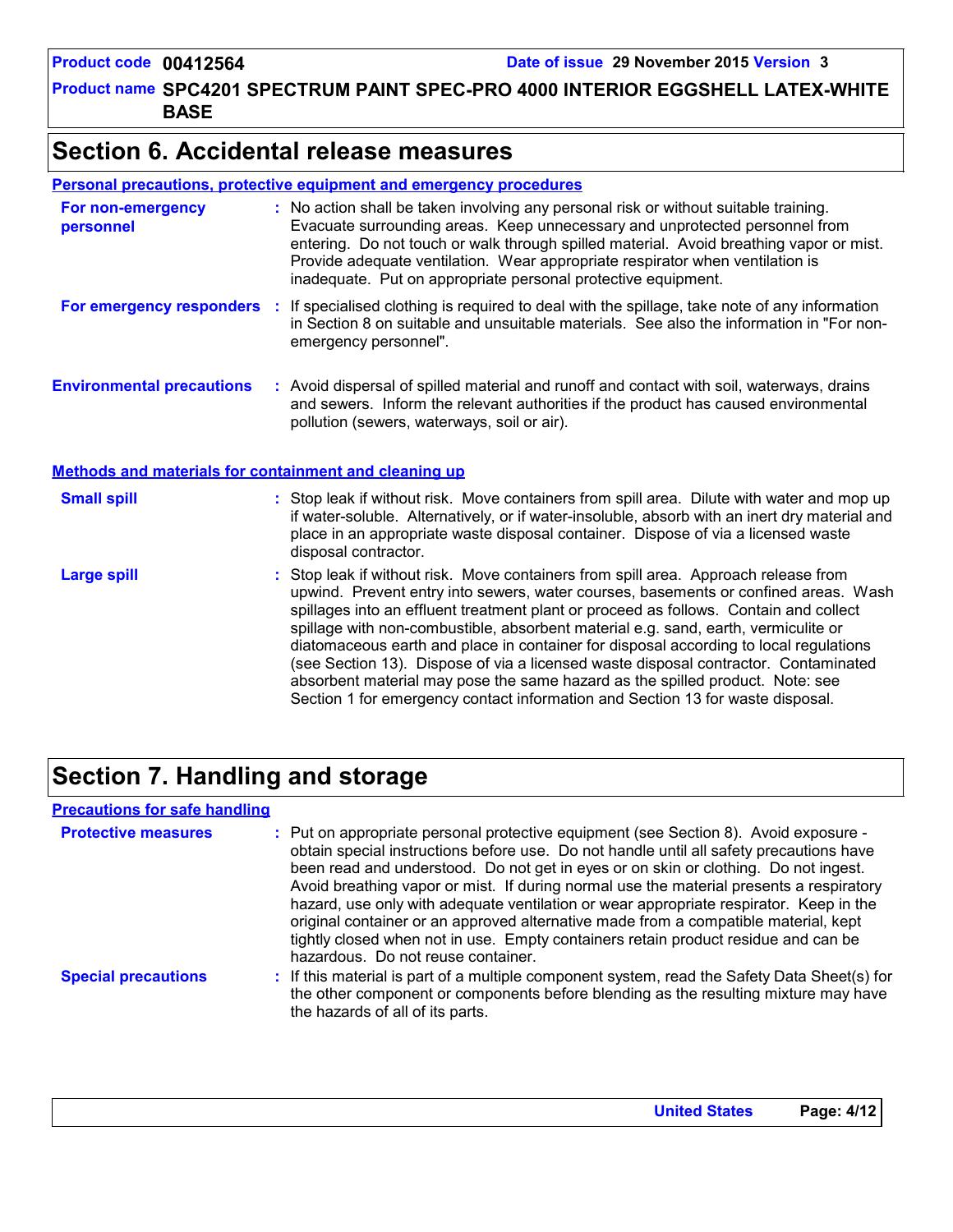Product name SPC4201 SPECTRUM PAINT SPEC-PRO 4000 INTERIOR EGGSHELL LATEX-WHITE | **BASE**

## **Section 7. Handling and storage**

| <b>Advice on general</b><br>occupational hygiene                                 | : Eating, drinking and smoking should be prohibited in areas where this material is<br>handled, stored and processed. Workers should wash hands and face before eating,<br>drinking and smoking. Remove contaminated clothing and protective equipment before<br>entering eating areas. See also Section 8 for additional information on hygiene<br>measures.                                                                                                                                                                                                                                         |
|----------------------------------------------------------------------------------|-------------------------------------------------------------------------------------------------------------------------------------------------------------------------------------------------------------------------------------------------------------------------------------------------------------------------------------------------------------------------------------------------------------------------------------------------------------------------------------------------------------------------------------------------------------------------------------------------------|
| <b>Conditions for safe storage,</b><br>including any<br><b>incompatibilities</b> | Do not store below the following temperature: $5^{\circ}$ C (41 <sup>o</sup> F). Store in accordance with<br>÷.<br>local regulations. Store in original container protected from direct sunlight in a dry, cool<br>and well-ventilated area, away from incompatible materials (see Section 10) and food<br>and drink. Keep container tightly closed and sealed until ready for use. Containers that<br>have been opened must be carefully resealed and kept upright to prevent leakage. Do<br>not store in unlabeled containers. Use appropriate containment to avoid environmental<br>contamination. |

## **Section 8. Exposure controls/personal protection**

#### **Control parameters**

#### **Occupational exposure limits**

| <b>Ingredient name</b>                                                                                         | <b>Exposure limits</b>                                                     |  |  |  |
|----------------------------------------------------------------------------------------------------------------|----------------------------------------------------------------------------|--|--|--|
| titanium dioxide                                                                                               | OSHA PEL (United States, 2/2013).                                          |  |  |  |
|                                                                                                                | TWA: 15 mg/m <sup>3</sup> 8 hours. Form: Total dust                        |  |  |  |
|                                                                                                                | ACGIH TLV (United States, 4/2014).                                         |  |  |  |
|                                                                                                                | TWA: 10 mg/m <sup>3</sup> 8 hours.                                         |  |  |  |
| Kaolin                                                                                                         | ACGIH TLV (United States, 4/2014).                                         |  |  |  |
|                                                                                                                | TWA: 2 mg/m <sup>3</sup> 8 hours. Form: Respirable                         |  |  |  |
|                                                                                                                | fraction                                                                   |  |  |  |
|                                                                                                                | OSHA PEL (United States, 2/2013).                                          |  |  |  |
|                                                                                                                | TWA: 5 mg/m <sup>3</sup> 8 hours. Form: Respirable                         |  |  |  |
|                                                                                                                | fraction                                                                   |  |  |  |
|                                                                                                                | TWA: 15 mg/m <sup>3</sup> 8 hours. Form: Total dust                        |  |  |  |
| Diatomaceous earth                                                                                             | OSHA PEL Z3 (United States, 2/2013).<br>TWA: 20 mppcf 8 hours.             |  |  |  |
|                                                                                                                |                                                                            |  |  |  |
|                                                                                                                | TWA: 80 MG/M3 / (%SiO2) 8 hours.                                           |  |  |  |
|                                                                                                                |                                                                            |  |  |  |
| Key to abbreviations                                                                                           |                                                                            |  |  |  |
| = Acceptable Maximum Peak<br>A                                                                                 | = Potential skin absorption<br>S                                           |  |  |  |
| <b>ACGIH</b><br>= American Conference of Governmental Industrial Hygienists.                                   | <b>SR</b><br>= Respiratory sensitization                                   |  |  |  |
| C<br>$=$ Ceiling Limit<br>F                                                                                    | $=$ Skin sensitization<br>SS                                               |  |  |  |
| $=$ Fume<br><b>IPEL</b><br>= Internal Permissible Exposure Limit                                               | <b>STEL</b><br>= Short term Exposure limit values<br>TD.<br>$=$ Total dust |  |  |  |
| <b>OSHA</b><br>= Occupational Safety and Health Administration.                                                | <b>TLV</b><br>= Threshold Limit Value                                      |  |  |  |
| = Respirable<br>R                                                                                              | <b>TWA</b><br>= Time Weighted Average                                      |  |  |  |
| Z<br>= OSHA 29CFR 1910.1200 Subpart Z - Toxic and Hazardous Substances                                         |                                                                            |  |  |  |
| Consult local authorities for acceptable exposure limits.                                                      |                                                                            |  |  |  |
| <b>Recommended monitoring : If this product contains ingredients with exposure limits, personal, workplace</b> |                                                                            |  |  |  |

**procedures**

**:** If this product contains ingredients with exposure limits, personal, workplace atmosphere or biological monitoring may be required to determine the effectiveness of the ventilation or other control measures and/or the necessity to use respiratory protective equipment. Reference should be made to appropriate monitoring standards. Reference to national guidance documents for methods for the determination of hazardous substances will also be required.

**United States Page: 5/12**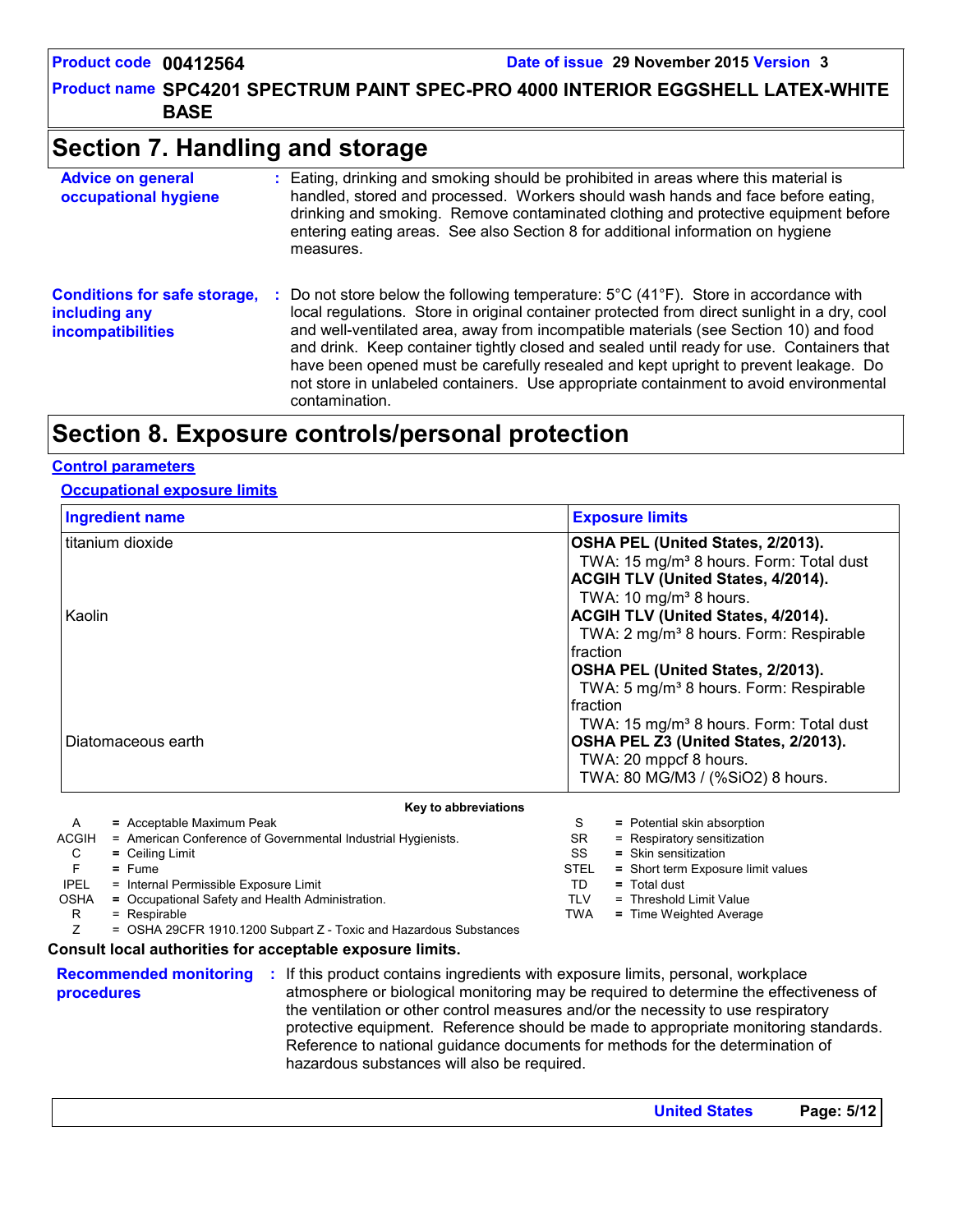Product name SPC4201 SPECTRUM PAINT SPEC-PRO 4000 INTERIOR EGGSHELL LATEX-WHITE | **BASE**

## **Section 8. Exposure controls/personal protection**

| <b>Appropriate engineering</b><br><b>controls</b>    | : If user operations generate dust, fumes, gas, vapor or mist, use process enclosures,<br>local exhaust ventilation or other engineering controls to keep worker exposure to<br>airborne contaminants below any recommended or statutory limits.                                                                                                                                                                                                                                                                                                                                                                     |
|------------------------------------------------------|----------------------------------------------------------------------------------------------------------------------------------------------------------------------------------------------------------------------------------------------------------------------------------------------------------------------------------------------------------------------------------------------------------------------------------------------------------------------------------------------------------------------------------------------------------------------------------------------------------------------|
| <b>Environmental exposure</b><br>controls            | Emissions from ventilation or work process equipment should be checked to ensure<br>they comply with the requirements of environmental protection legislation. In some<br>cases, fume scrubbers, filters or engineering modifications to the process equipment<br>will be necessary to reduce emissions to acceptable levels.                                                                                                                                                                                                                                                                                        |
| <b>Individual protection measures</b>                |                                                                                                                                                                                                                                                                                                                                                                                                                                                                                                                                                                                                                      |
| <b>Hygiene measures</b>                              | Wash hands, forearms and face thoroughly after handling chemical products, before<br>eating, smoking and using the lavatory and at the end of the working period.<br>Appropriate techniques should be used to remove potentially contaminated clothing.<br>Wash contaminated clothing before reusing. Ensure that eyewash stations and safety<br>showers are close to the workstation location.                                                                                                                                                                                                                      |
| <b>Eye/face protection</b><br><b>Skin protection</b> | Safety glasses with side shields.                                                                                                                                                                                                                                                                                                                                                                                                                                                                                                                                                                                    |
| <b>Hand protection</b>                               | Chemical-resistant, impervious gloves complying with an approved standard should be<br>worn at all times when handling chemical products if a risk assessment indicates this is<br>necessary. Considering the parameters specified by the glove manufacturer, check<br>during use that the gloves are still retaining their protective properties. It should be<br>noted that the time to breakthrough for any glove material may be different for different<br>glove manufacturers. In the case of mixtures, consisting of several substances, the<br>protection time of the gloves cannot be accurately estimated. |
| <b>Body protection</b>                               | Personal protective equipment for the body should be selected based on the task being<br>performed and the risks involved and should be approved by a specialist before<br>handling this product.                                                                                                                                                                                                                                                                                                                                                                                                                    |
| <b>Other skin protection</b>                         | Appropriate footwear and any additional skin protection measures should be selected<br>based on the task being performed and the risks involved and should be approved by a<br>specialist before handling this product.                                                                                                                                                                                                                                                                                                                                                                                              |
| <b>Respiratory protection</b>                        | Respirator selection must be based on known or anticipated exposure levels, the<br>hazards of the product and the safe working limits of the selected respirator. If workers<br>are exposed to concentrations above the exposure limit, they must use appropriate,<br>certified respirators. Use a properly fitted, air-purifying or air-fed respirator complying<br>with an approved standard if a risk assessment indicates this is necessary.                                                                                                                                                                     |

## **Section 9. Physical and chemical properties**

| <b>Appearance</b>                |                                                                       |
|----------------------------------|-----------------------------------------------------------------------|
| <b>Physical state</b>            | $:$ Liquid.                                                           |
| <b>Color</b>                     | $:$ Not available.                                                    |
| <b>Odor</b>                      | : Characteristic.                                                     |
| <b>Odor threshold</b>            | $\cdot$ Not available.                                                |
| рH                               | : Not available.                                                      |
| <b>Melting point</b>             | : Not available.                                                      |
| <b>Boiling point</b>             | : $>37.78^{\circ}$ C ( $>100^{\circ}$ F)                              |
| <b>Flash point</b>               | : Closed cup: 113.33°C (236°F) [Product does not sustain combustion.] |
| <b>Auto-ignition temperature</b> | : Not available.                                                      |

**United States Page: 6/12**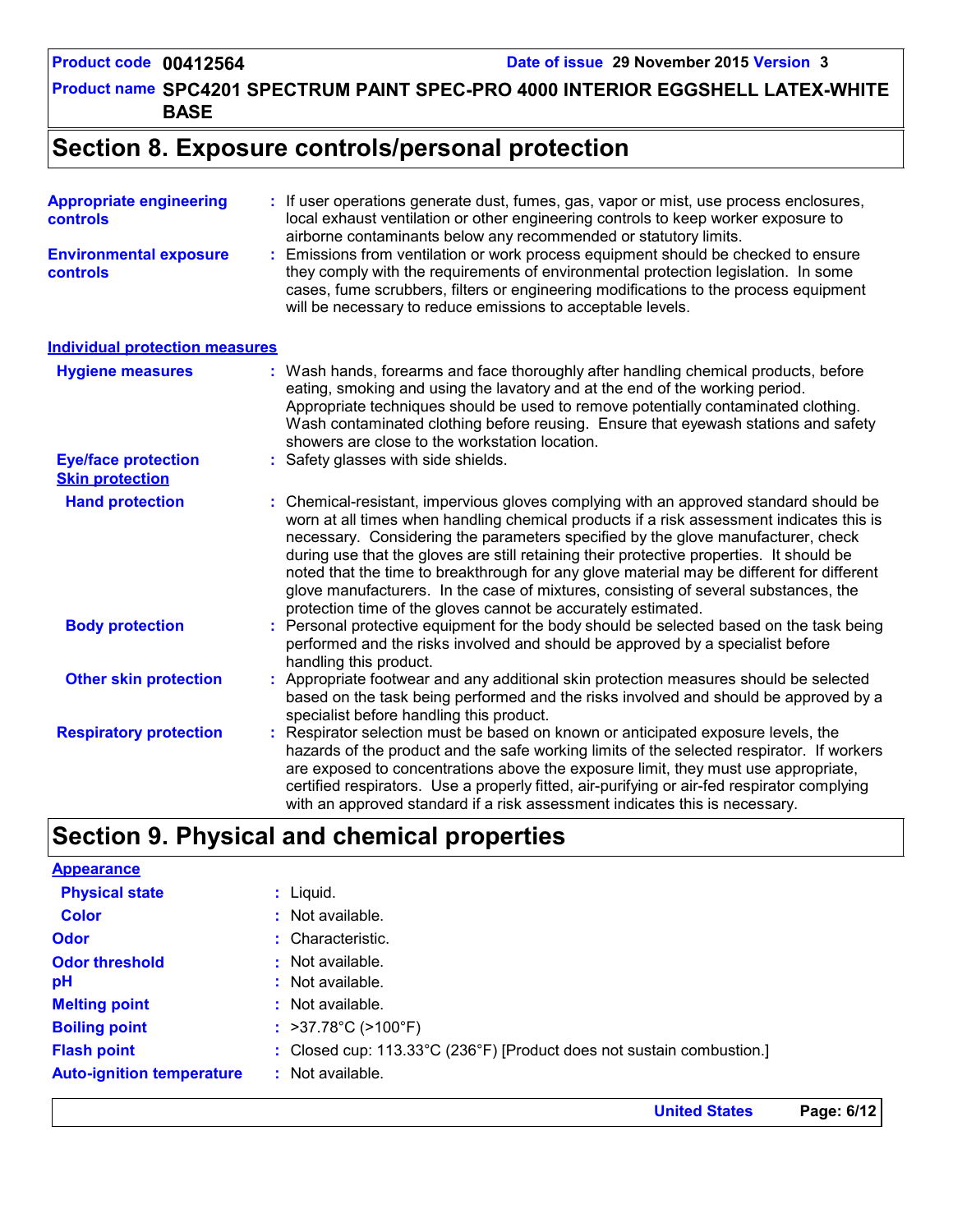## Product name SPC4201 SPECTRUM PAINT SPEC-PRO 4000 INTERIOR EGGSHELL LATEX-WHITE | **BASE**

## **Section 9. Physical and chemical properties**

| <b>Decomposition temperature</b>                  | Not available.                                                 |
|---------------------------------------------------|----------------------------------------------------------------|
| <b>Flammability (solid, gas)</b>                  | $:$ Not available.                                             |
| Lower and upper explosive<br>(flammable) limits   | : Upper: $0\%$                                                 |
| <b>Evaporation rate</b>                           | $:$ Not available.                                             |
| <b>Vapor pressure</b>                             | $:$ Not available.                                             |
| <b>Vapor density</b>                              | $:$ Not available.                                             |
| <b>Relative density</b>                           | : 1.22                                                         |
| Density (Ibs / gal)                               | : 10.18                                                        |
| <b>Solubility</b>                                 | : Soluble in the following materials: cold water.              |
| <b>Partition coefficient: n-</b><br>octanol/water | : Not available.                                               |
| <b>Viscosity</b>                                  | : Kinematic (40°C (104°F)): >0.21 cm <sup>2</sup> /s (>21 cSt) |
| <b>Volatility</b>                                 | $: 69\%$ (v/v), 55.902% (w/w)                                  |
| % Solid. (w/w)                                    | : 44.098                                                       |

## **Section 10. Stability and reactivity**

| <b>Reactivity</b>                            | : No specific test data related to reactivity available for this product or its ingredients.                                                  |
|----------------------------------------------|-----------------------------------------------------------------------------------------------------------------------------------------------|
| <b>Chemical stability</b>                    | : The product is stable.                                                                                                                      |
| <b>Possibility of hazardous</b><br>reactions | : Under normal conditions of storage and use, hazardous reactions will not occur.                                                             |
| <b>Conditions to avoid</b>                   | : When exposed to high temperatures may produce hazardous decomposition products.<br>Refer to protective measures listed in sections 7 and 8. |
| <b>Incompatible materials</b>                | : Keep away from the following materials to prevent strong exothermic reactions:<br>oxidizing agents, strong alkalis, strong acids.           |
| <b>Hazardous decomposition</b><br>products   | : Decomposition products may include the following materials: carbon monoxide, carbon<br>dioxide, smoke, oxides of nitrogen.                  |

## **Section 11. Toxicological information**

### **Information on toxicological effects**

| <b>Product/ingredient name</b> | <b>Result</b> | <b>Species</b> | <b>Dose</b> | <b>Exposure</b> |
|--------------------------------|---------------|----------------|-------------|-----------------|
| titanium dioxide               | LD50 Oral     | Rat            | $>10$ g/kg  |                 |
| Kaolin                         | LD50 Oral     | Rat            | >5000 mg/kg |                 |

|  | Page: 7/12<br><b>United States</b> |
|--|------------------------------------|
|--|------------------------------------|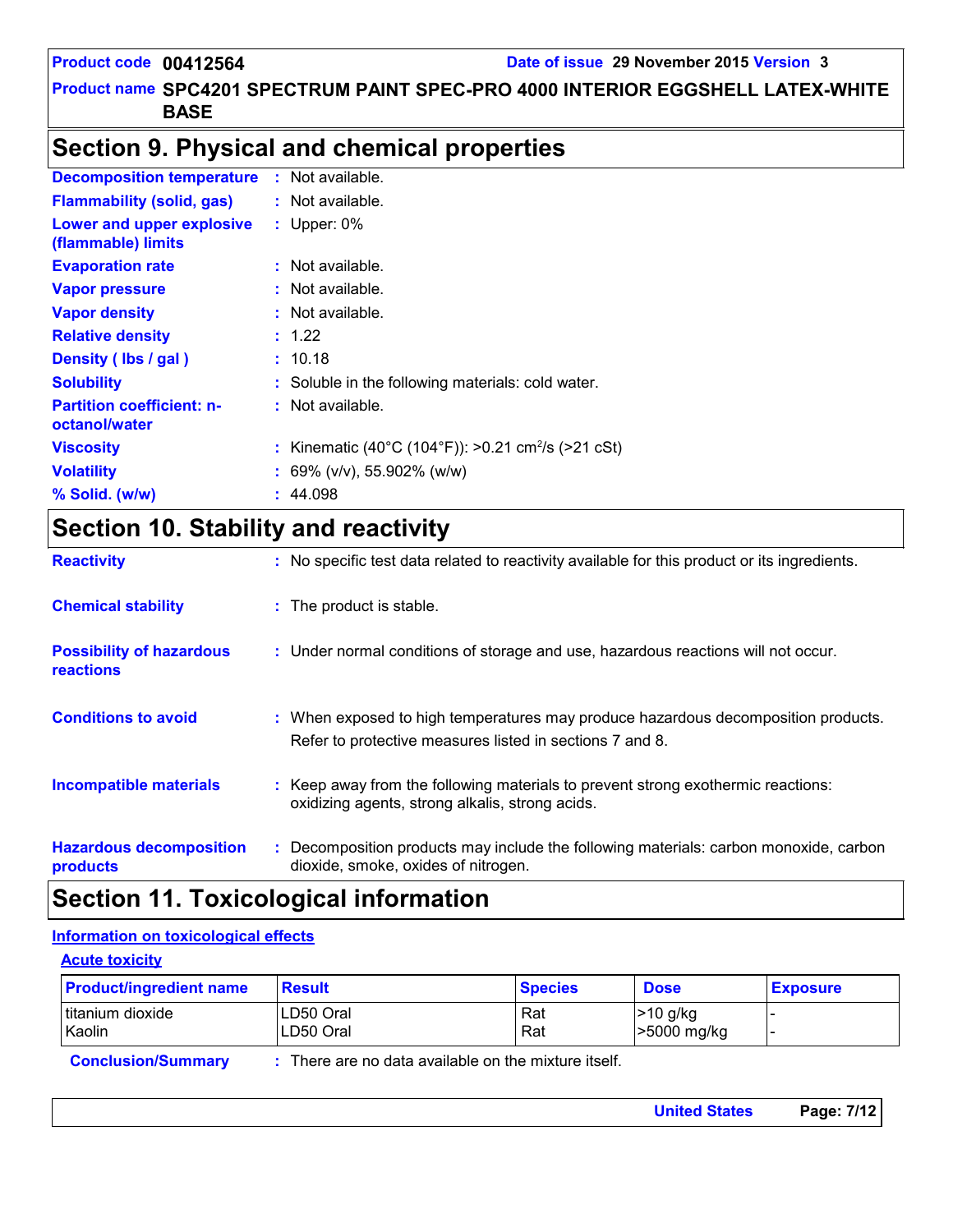### Product name SPC4201 SPECTRUM PAINT SPEC-PRO 4000 INTERIOR EGGSHELL LATEX-WHITE | **BASE**

## **Section 11. Toxicological information**

| <b>Product/ingredient name</b> |   | <b>OSHA</b> | <b>IARC</b> | <b>NTP</b>                                             |
|--------------------------------|---|-------------|-------------|--------------------------------------------------------|
| <b>Classification</b>          |   |             |             |                                                        |
| <b>Conclusion/Summary</b>      |   |             |             | There are no data available on the mixture itself.     |
| <b>Carcinogenicity</b>         |   |             |             |                                                        |
| <b>Conclusion/Summary</b>      |   |             |             | $:$ There are no data available on the mixture itself. |
| <b>Mutagenicity</b>            |   |             |             |                                                        |
| <b>Respiratory</b>             |   |             |             | $:$ There are no data available on the mixture itself. |
| Skin                           |   |             |             | There are no data available on the mixture itself.     |
| <b>Conclusion/Summary</b>      |   |             |             |                                                        |
| <b>Sensitization</b>           |   |             |             |                                                        |
| <b>Respiratory</b>             |   |             |             | There are no data available on the mixture itself.     |
| <b>Eyes</b>                    |   |             |             | There are no data available on the mixture itself.     |
| Skin                           | ÷ |             |             | There are no data available on the mixture itself.     |
| <b>Conclusion/Summary</b>      |   |             |             |                                                        |
| <b>Irritation/Corrosion</b>    |   |             |             |                                                        |

Diatomaceous earth T- 13

**Carcinogen Classification code:**

 $\frac{1}{2B}$  -  $\frac{1}{2B}$  -  $\frac{1}{2B}$ 

**IARC: 1, 2A, 2B, 3, 4 NTP: Known to be a human carcinogen; Reasonably anticipated to be a human carcinogen OSHA: + Not listed/not regulated: -**

#### **Reproductive toxicity**

**Conclusion/Summary :** : There are no data available on the mixture itself.

#### **Teratogenicity**

**Conclusion/Summary :** There are no data available on the mixture itself.

**Specific target organ toxicity (single exposure)**

Not available.

#### **Specific target organ toxicity (repeated exposure)**

Not available.

**Target organs :** Contains material which causes damage to the following organs: eyes. Contains material which may cause damage to the following organs: lungs, upper respiratory tract, stomach.

#### **Aspiration hazard**

Not available.

#### **Information on the likely routes of exposure**

#### **Potential acute health effects**

| <b>Eye contact</b> | : No known significant effects or critical hazards. |
|--------------------|-----------------------------------------------------|
| <b>Inhalation</b>  | : No known significant effects or critical hazards. |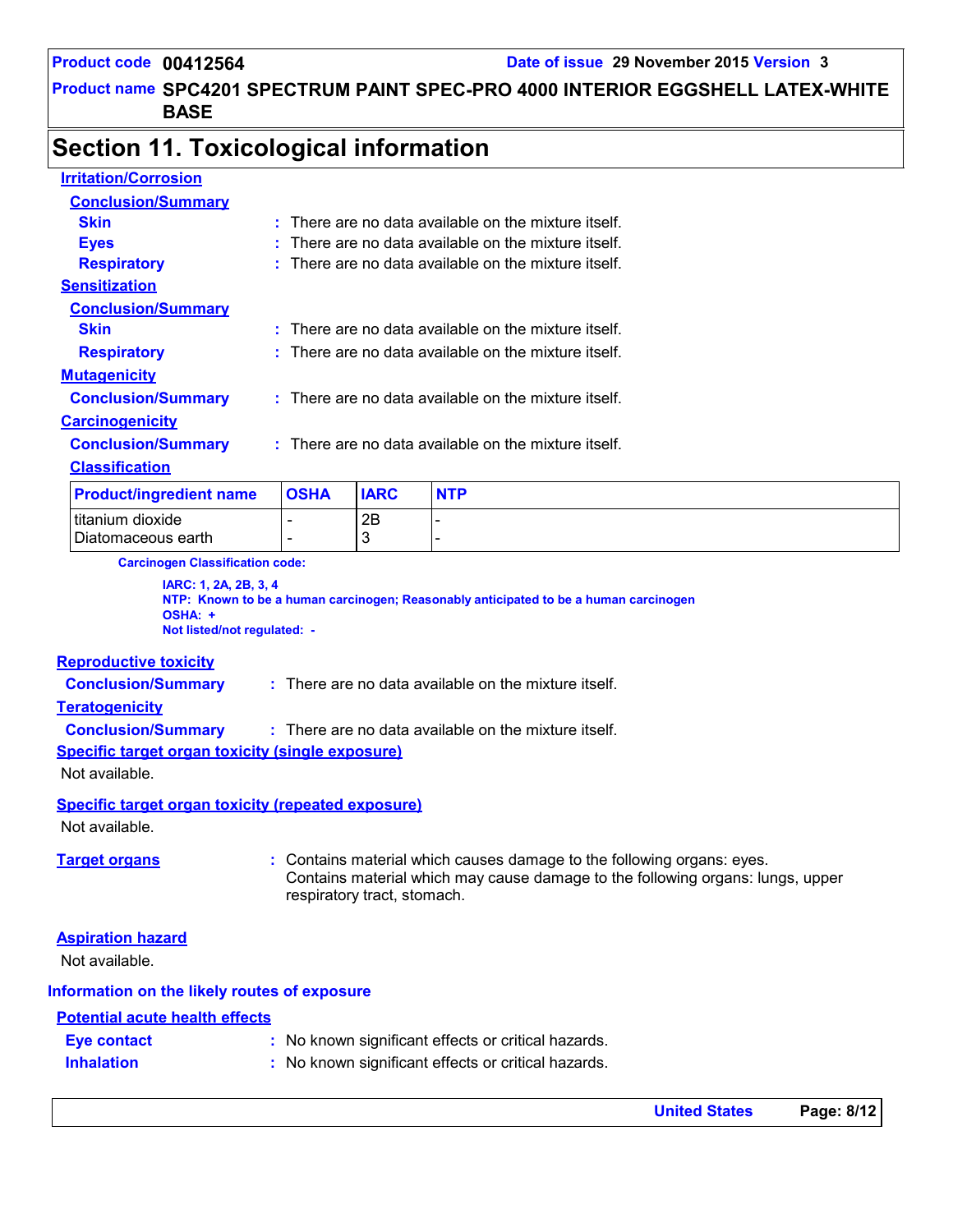## Product name SPC4201 SPECTRUM PAINT SPEC-PRO 4000 INTERIOR EGGSHELL LATEX-WHITE | **BASE**

| <b>Skin contact</b>                     | : No known significant effects or critical hazards.                                                                                                                                                                                                                                                                                                                                                                      |
|-----------------------------------------|--------------------------------------------------------------------------------------------------------------------------------------------------------------------------------------------------------------------------------------------------------------------------------------------------------------------------------------------------------------------------------------------------------------------------|
| <b>Ingestion</b>                        | : No known significant effects or critical hazards.                                                                                                                                                                                                                                                                                                                                                                      |
| Over-exposure signs/symptoms            |                                                                                                                                                                                                                                                                                                                                                                                                                          |
| <b>Eye contact</b>                      | : No specific data.                                                                                                                                                                                                                                                                                                                                                                                                      |
| <b>Inhalation</b>                       | No specific data.                                                                                                                                                                                                                                                                                                                                                                                                        |
| <b>Skin contact</b>                     | No specific data.                                                                                                                                                                                                                                                                                                                                                                                                        |
| <b>Ingestion</b>                        | : No specific data.                                                                                                                                                                                                                                                                                                                                                                                                      |
|                                         | Delayed and immediate effects and also chronic effects from short and long term exposure                                                                                                                                                                                                                                                                                                                                 |
| <b>Conclusion/Summary</b>               | : There are no data available on the mixture itself. If splashed in the eyes, the liquid may<br>cause irritation and reversible damage. Ingestion may cause nausea, diarrhea and<br>vomiting. This takes into account, where known, delayed and immediate effects and<br>also chronic effects of components from short-term and long-term exposure by oral,<br>inhalation and dermal routes of exposure and eye contact. |
| <b>Short term exposure</b>              |                                                                                                                                                                                                                                                                                                                                                                                                                          |
| <b>Potential immediate</b><br>effects   | : There are no data available on the mixture itself.                                                                                                                                                                                                                                                                                                                                                                     |
| <b>Potential delayed effects</b>        | $:$ There are no data available on the mixture itself.                                                                                                                                                                                                                                                                                                                                                                   |
| Long term exposure                      |                                                                                                                                                                                                                                                                                                                                                                                                                          |
| <b>Potential immediate</b><br>effects   | $:$ There are no data available on the mixture itself.                                                                                                                                                                                                                                                                                                                                                                   |
| <b>Potential delayed effects</b>        | $:$ There are no data available on the mixture itself.                                                                                                                                                                                                                                                                                                                                                                   |
| <b>Potential chronic health effects</b> |                                                                                                                                                                                                                                                                                                                                                                                                                          |
| <b>General</b>                          | : No known significant effects or critical hazards.                                                                                                                                                                                                                                                                                                                                                                      |
| <b>Carcinogenicity</b>                  | Suspected of causing cancer. Risk of cancer depends on duration and level of<br>exposure.                                                                                                                                                                                                                                                                                                                                |
| <b>Mutagenicity</b>                     | No known significant effects or critical hazards.                                                                                                                                                                                                                                                                                                                                                                        |
| <b>Teratogenicity</b>                   | No known significant effects or critical hazards.                                                                                                                                                                                                                                                                                                                                                                        |
| <b>Developmental effects</b>            | No known significant effects or critical hazards.                                                                                                                                                                                                                                                                                                                                                                        |
| <b>Fertility effects</b>                | : No known significant effects or critical hazards.                                                                                                                                                                                                                                                                                                                                                                      |
| <b>Numerical measures of toxicity</b>   |                                                                                                                                                                                                                                                                                                                                                                                                                          |
| <b>Acute toxicity estimates</b>         |                                                                                                                                                                                                                                                                                                                                                                                                                          |
| Not available.                          |                                                                                                                                                                                                                                                                                                                                                                                                                          |

## **Section 12. Ecological information**

#### **Toxicity**

| <b>Product/ingredient name</b> | <b>Result</b>                    | <b>Species</b>          | <b>Exposure</b> |
|--------------------------------|----------------------------------|-------------------------|-----------------|
| Ititanium dioxide              | Acute LC50 >100 mg/l Fresh water | Daphnia - Daphnia magna | l 48 hours      |

### **Persistence and degradability**

Not available.

| <b>United States</b> | Page: 9/12 |
|----------------------|------------|
|                      |            |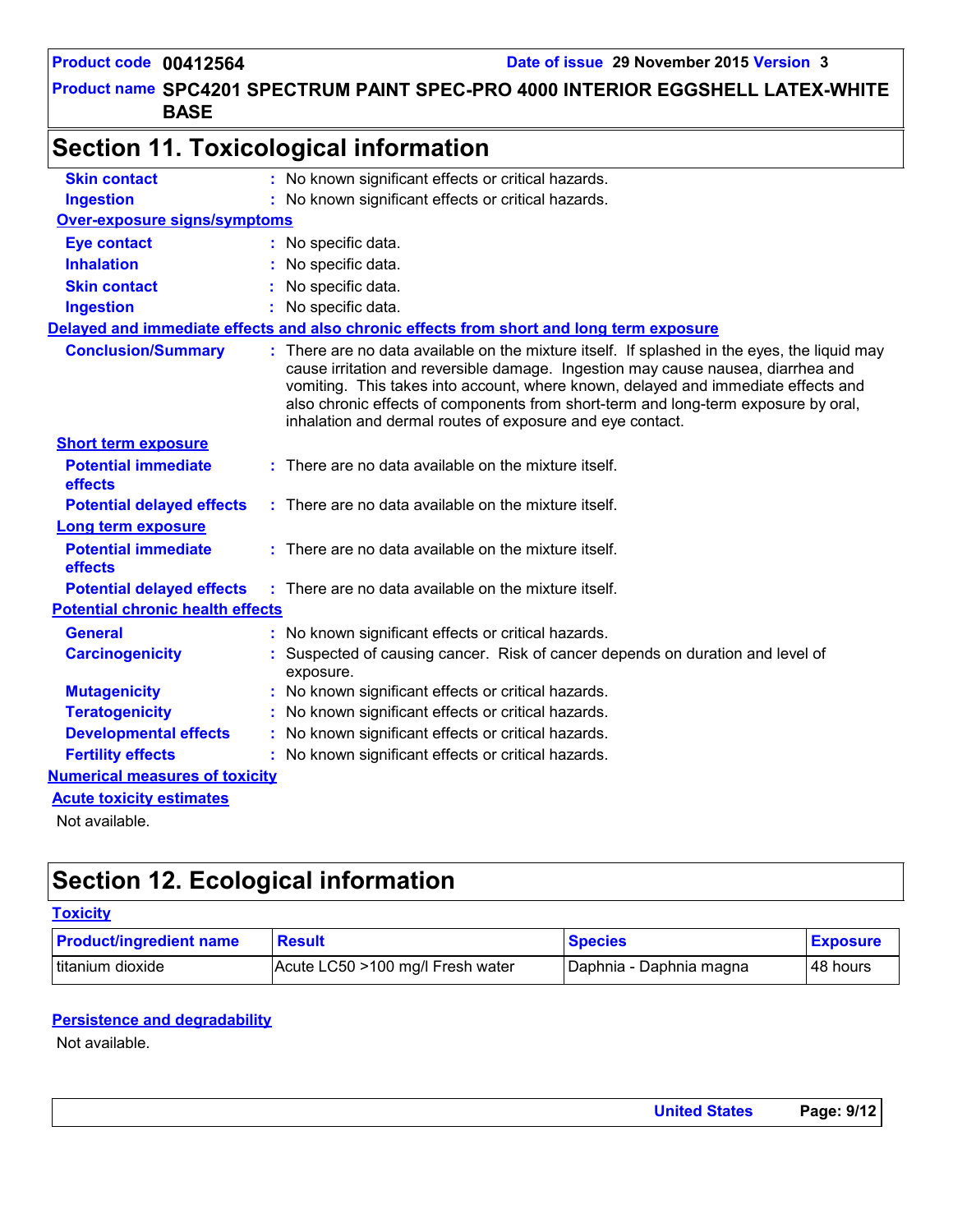Product name SPC4201 SPECTRUM PAINT SPEC-PRO 4000 INTERIOR EGGSHELL LATEX-WHITE | **BASE**

## **Section 12. Ecological information**

**Bioaccumulative potential**

Not available.

## **Mobility in soil**

**Soil/water partition coefficient (KOC)**

**:** Not available.

## **Section 13. Disposal considerations**

**Disposal methods :**

The generation of waste should be avoided or minimized wherever possible. Disposal of this product, solutions and any by-products should at all times comply with the requirements of environmental protection and waste disposal legislation and any regional local authority requirements. Dispose of surplus and non-recyclable products via a licensed waste disposal contractor. Waste should not be disposed of untreated to the sewer unless fully compliant with the requirements of all authorities with jurisdiction. Waste packaging should be recycled. Incineration or landfill should only be considered when recycling is not feasible. This material and its container must be disposed of in a safe way. Care should be taken when handling emptied containers that have not been cleaned or rinsed out. Empty containers or liners may retain some product residues. Avoid dispersal of spilled material and runoff and contact with soil, waterways, drains and sewers.

**Disposal should be in accordance with applicable regional, national and local laws and regulations.**

**Refer to Section 7: HANDLING AND STORAGE and Section 8: EXPOSURE CONTROLS/PERSONAL PROTECTION for additional handling information and protection of employees. Section 6. Accidental release measures**

## **14. Transport information**

|                                                       | <b>DOT</b>      | <b>IMDG</b>     | <b>IATA</b>     |
|-------------------------------------------------------|-----------------|-----------------|-----------------|
| <b>UN number</b>                                      | Not regulated.  | Not regulated.  | Not regulated.  |
| <b>UN proper shipping</b><br>name                     |                 |                 |                 |
| <b>Transport hazard class  -</b><br>(e <sub>s</sub> ) |                 |                 |                 |
| <b>Packing group</b>                                  |                 |                 |                 |
| <b>Environmental hazards No.</b>                      |                 | No.             | No.             |
| <b>Marine pollutant</b><br><b>substances</b>          | Not applicable. | Not applicable. | Not applicable. |

#### **Additional information**

- None identified. **: DOT**
- None identified. **: IMDG**
- **IATA :** None identified.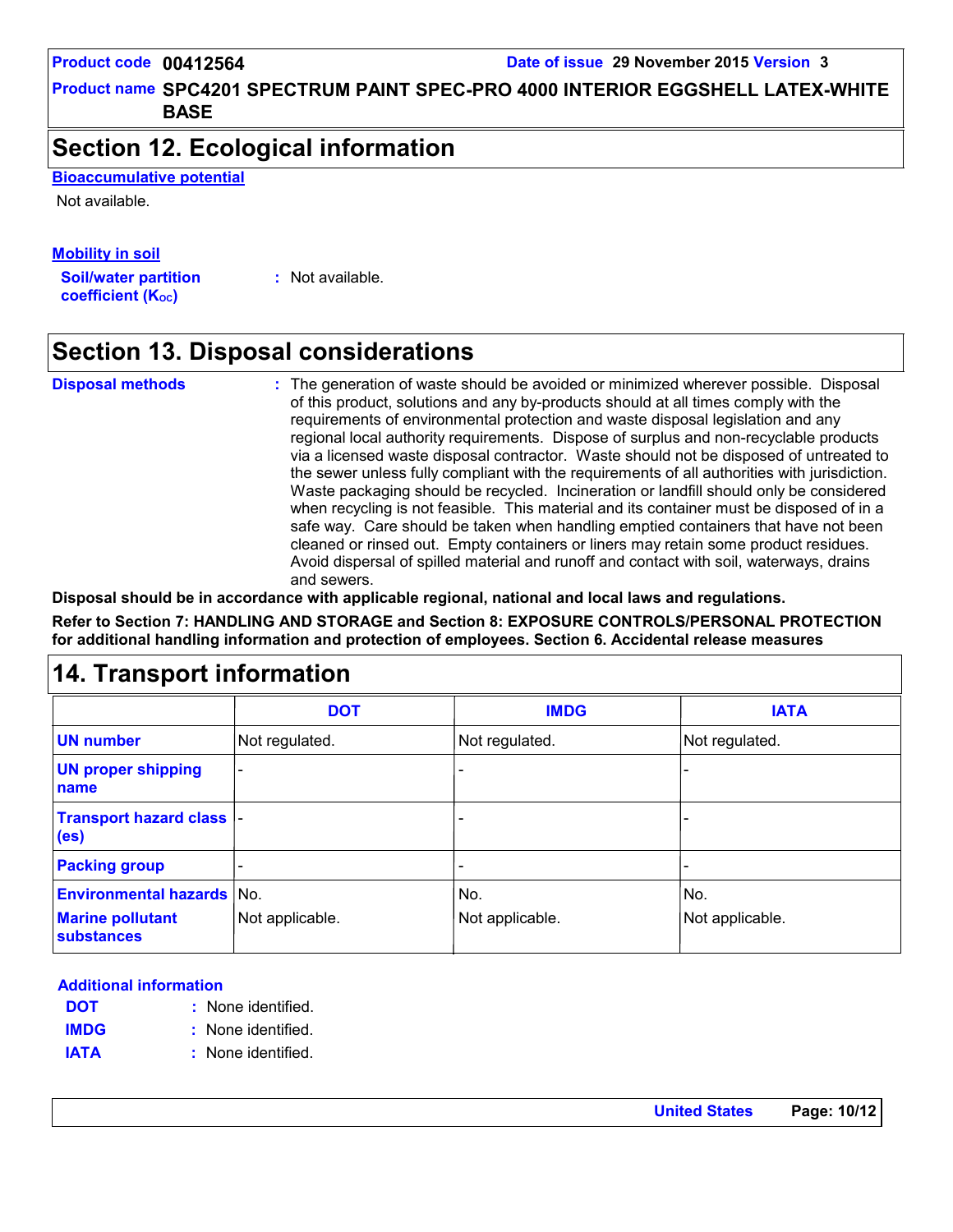Product name SPC4201 SPECTRUM PAINT SPEC-PRO 4000 INTERIOR EGGSHELL LATEX-WHITE | **BASE**

## **14. Transport information**

**Special precautions for user Transport within user's premises:** always transport in closed containers that are **:** upright and secure. Ensure that persons transporting the product know what to do in the event of an accident or spillage.

## **Section 15. Regulatory information**

#### **United States**

**United States inventory (TSCA 8b) :** All components are listed or exempted.

**SARA 302/304**

**SARA 304 RQ :** Not applicable.

**Composition/information on ingredients**

No products were found.

#### **SARA 311/312**

**Classification :** Delayed (chronic) health hazard

**Composition/information on ingredients**

| <b>Name</b>        | <b>Fire</b> | <b>Sudden</b><br>hazard release of<br><b>pressure</b> | <b>Reactive</b> | <b>Immediate</b><br>(acute)<br>health<br>hazard | <b>Delayed</b><br>(chronic)<br>health<br>hazard |
|--------------------|-------------|-------------------------------------------------------|-----------------|-------------------------------------------------|-------------------------------------------------|
| titanium dioxide   | No.         | No.                                                   | No.             | No.                                             | Yes.                                            |
| Diatomaceous earth | Yes.        | No.                                                   | No.             | No.                                             | IN <sub>o</sub>                                 |

**Additional environmental information is contained on the Environmental Data Sheet for this product, which can be obtained from your PPG representative.**

## **Section 16. Other information**

```
Hazardous Material Information System (U.S.A.)
```

```
Health : 1 * Flammability : 1 Physical hazards : 0
                                                      0
( * ) - Chronic effects
```
**Caution: HMIS® ratings are based on a 0-4 rating scale, with 0 representing minimal hazards or risks, and 4 representing significant hazards or risks Although HMIS® ratings are not required on MSDSs under 29 CFR 1910.1200, the preparer may choose to provide them. HMIS® ratings are to be used with a fully implemented HMIS® program. HMIS® is a registered mark of the National Paint & Coatings Association (NPCA). HMIS® materials may be purchased exclusively from J. J. Keller (800) 327-6868.**

**The customer is responsible for determining the PPE code for this material.**

**Instability** : 0 **National Fire Protection Association (U.S.A.) Health**: 1 **Flammability**: 1 **Instability**: 0 **Date of previous issue : 8/18/2015 Organization that prepared the MSDS :** EHS